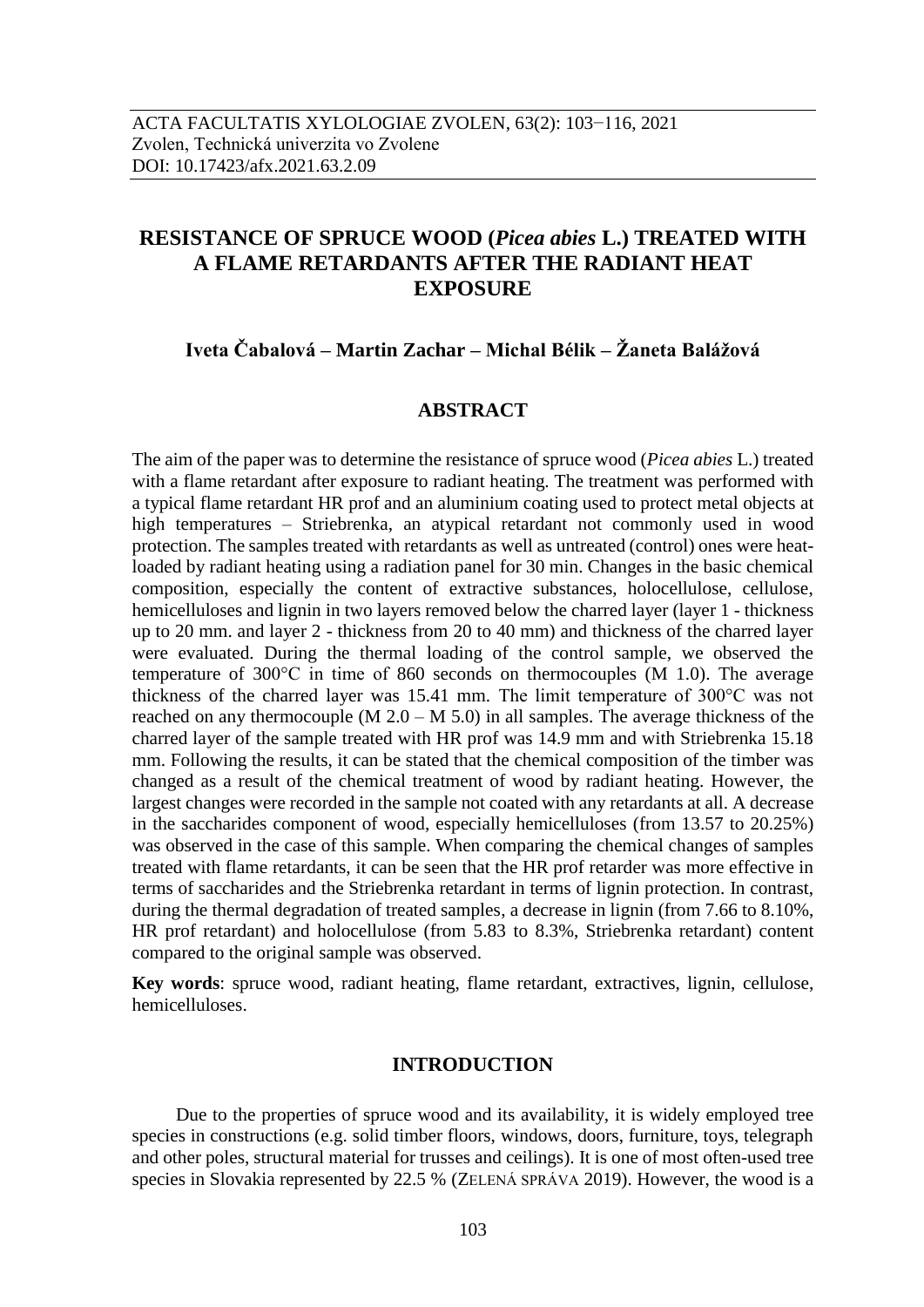combustible material and the process of its heat treatment results in degradation. Degree of degradation depends on time and type of heat loading (OČKAJOVÁ *et al.* 2020). Flame retardants or protective coatings improving its fire resistance are used to protect the wood. The nature of these products is chemical or physical. When applying to wood, stability of heat treated wood increases significantly. There are chemical and physical flame retardants, however, the difference is evident. While chemical flame retardants are focused on reducing the flame spread covering the material with a foam or producing the inert gasses into the fire, the physical retardants are able to absorb or to deflect heat released by fire. The fact that physical retardants are especially produced of solid material covering wood, thus the microclimate resulted in biodegradation of material is not created can be considered a disadvantage (ZAIKOV, LOMAKIN 2002).

During the process of heat treatment, firstly, the wood is dried, i.e. the redundant moisture evaporates, later, the significant chemical changes occur (KAČÍKOVÁ *et al*. 2013, KUČEROVÁ *et al*. 2016, KAČÍK *et al*. 2017, GAŠPARÍK *et al*. 2018, LUPTÁKOVÁ *et al*. 2018, GAFF *et al*. 2019a, b). At a temperature higher than 250°C, carbonization process starts and CO2 and other pyrolysis products are emitted.

When the temperature is increasing, the main chemical components of wood, especially cellulose and hemicelluloses are affected by pyrolysis and oxidation reactions and inflammable gases are products resulting from their decomposition.

Polysaccharides are substances supporting combustion most. During the thermochemical reactions, lignin, which is thermally more stable, contributes to coal formation, in a similar way to hemicelluloses or cellulose (NUOPPONEN *et al*. 2005). Flammable gasses formation useful in protecting wood from thermochemical reactions is stopped when the product formation such as coal increases. Moreover, the development of the reactions is slowed. In our other paper we followed the thermal loading of untreated spruce wood by radiant heating and the results show the both lignin and extractives content increased in light and dark brown layer but extractive content in charred layer decreased. Cellulose content (determined by Seifert method) in each layer increased because of its carbonization and crosslinking but total content of saccharides dropped, the most in the charred layer. The strength of spruce wood is decreased by thermal loading and cellulose depolymerisation (ČABALOVÁ *et al*. 2013). A large part of lignin is resistant to the effect of thermal exposure. Its degradation starts at lower temperature, similar to polysaccharides, but the carbonization results in a product resistant to the heat and flammable only with difficulty. During slow heating and at the presence of atmospheric pressure, there are conditions suitable for condensation reactions. The amount of volatile products is relatively low in comparison to the extract of solid component, coal. Phenols are the most important products forming during the thermolysis. Radicals with different structures and stability result from the application of heat. Various degradation and condensation reactions are joined (BREBU, VASILE 2010). At the temperatures ranging between  $100-180^{\circ}$ C, plasticisation happens (NUOPPONEN *et al*. 2003, KAČÍKOVÁ *et al*. 2008).

The phase of stabilized combustion occurs after forming the charred layer on the exposed surface of samples. Heat release stays almost constant. It is followed by the phase of burning the overheated sample described with substantial pyrolysis through the whole sample (RANTUCH *et al*. 2015).

The depth of charred area and the speed of carbonization is one of the most important fire properties of wood and wood products. The standard (Eurocode 5) is used to analyse the depth of charred area, which is considered the most reliable figure in terms of assessing the flame spread. In accordance with the standard STN EN 1995-1-2 (2004), the depth of charred area is defined as a distance between the outer surface of the original element and the position of the line between the charred layer and the rest of the cross-section. The line of the charred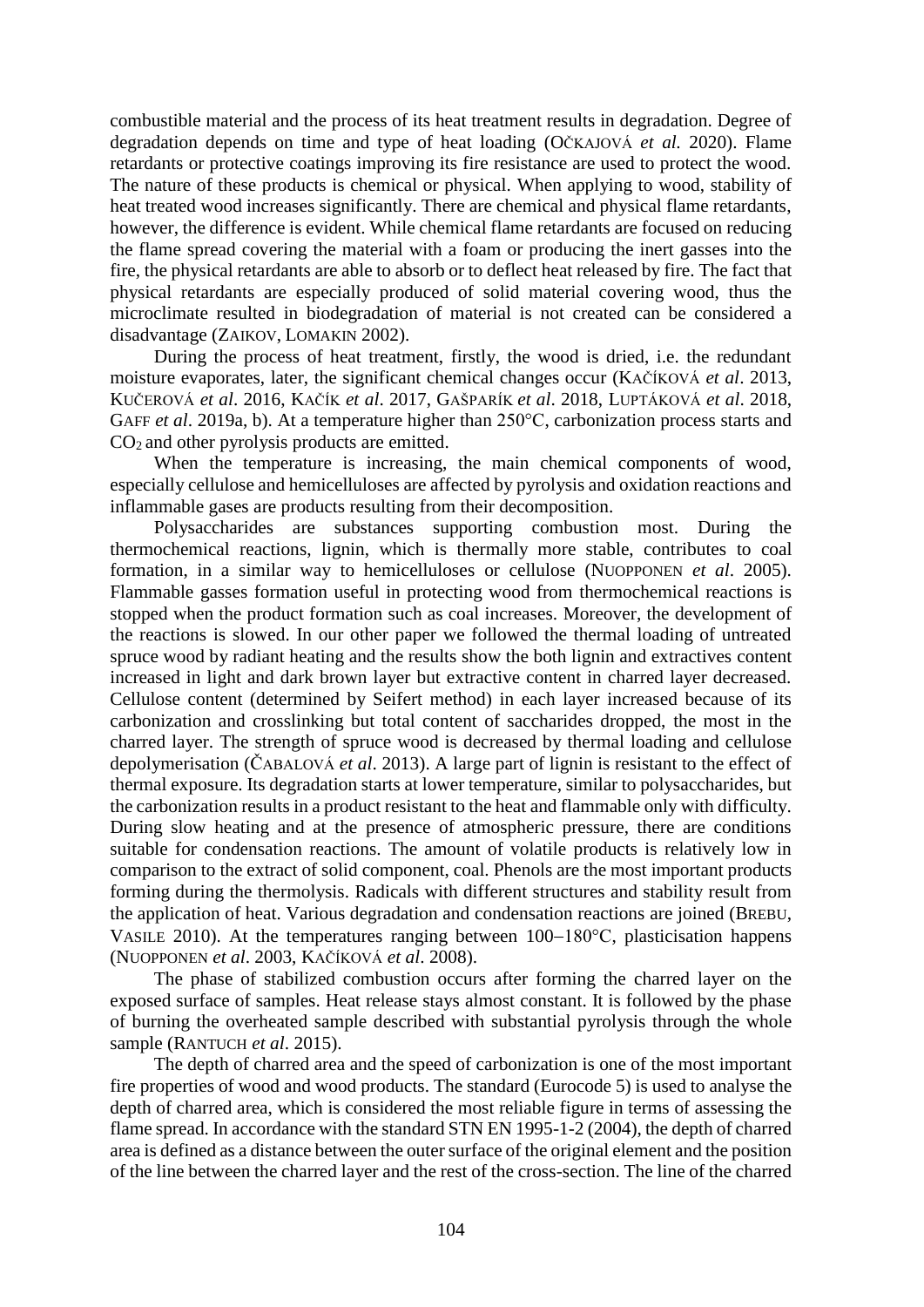layer of timber construction is specified in the standard as the place with a temperature of 300°C. As it is mentioned by FONSECA and BARREIRA (2009), the charred layer is the dividing line between thermally degraded and non-degraded wood bounded by a black and a brown wood layer and it is characterised by a temperature of 300°C. According to the statement of WHITE and NORDHEIM (1992), the charred layer corresponds to the temperature of 288°C. FINDORÁK *et al*. (2016) agree with the mentioned statement, i.e. rapid thermal decomposition of wood (in the case of short-term exposure) starts just below the temperature of 300°C.

The aim of the paper was to observe the effectiveness of two flame retardants, first standard flame retardant based on the chemical principles and the second atypical following the physical principals, used for the protection of thermal loaded spruce wood.

# **MATERIAL AND METHODS**

# *Samples*

Four samples of spruce wood (*Picea abies* L. Karst.) (harvested in the east part of Slovakia in Dobšiná, trunk diameter approximately of 35 cm, age of 85 years) were cut into the shapes of blocks with the dimensions of  $150 \times 150 \times 1,000$  mm (thickness  $\times$  width  $\times$  length). The wood surface was treated by 80 grit sandpaper.

The retardant was applied by painting to the air-dry wood (moisture of 8 %) in two coats in a time interval at least of 40–60 minutes. The overall coating thickness was 300  $g/m^2$  in line with the instructions of producer, which is our case 81 g of retardant per sample. The weight of applied retardant was less than 1% of the weight of the test sample.

# *Flame retardants used*

# **HR prof**

It is a fire protection paint restricting ignition and spread of flame of timber constructions, staircases, cassette ceilings, wood flooring and other products made of wood and cellulose. It can be used in interior as well as exterior spaces. Once dry it is not broken down by water or humidity. At the high temperatures, there is no smoke emission and charred dust dispersion. Therefore, it is not harmful to the environment. When material treated with HR prof is exposed to the temperatures higher than 1700 ºC, it turns black with smoke and the flame stops spreading.

# **Striebrenka (Silver paint)**

Aluminium paint is determined to protect derusted metal items against oxidation during heat exposure up to the temperature of 600 °C. Properties: dispersion of sodium silicate solution, heat-resistant inorganic fillers, organic ingredients and aluminium powder.

It is used to protect metal items against corrosion at high temperatures up to 600 °C. According to the instructions of the producers, the clean surface must be covered with 1-3 layers of undiluted retardant. During the first exposing the treated unit to the heat, thermal shock (due to fast emission of volatile components) is to be avoided to give the volatile components time to penetrate slowly with no impact on the surface integrity. The reflection of thermal radiation is the principle of Striebrenka; therefore, it does not act as a chemical retardant and it is not used as a flame retardant. Due to its properties it belongs to the fourth class – retardants with physical characteristics. Most of retardants in this group are of solid state, therefore there is a chance to create a microclimate after their application to wood. On the contrary, Striebrenka is a liquid, it must be dried before thermal loading.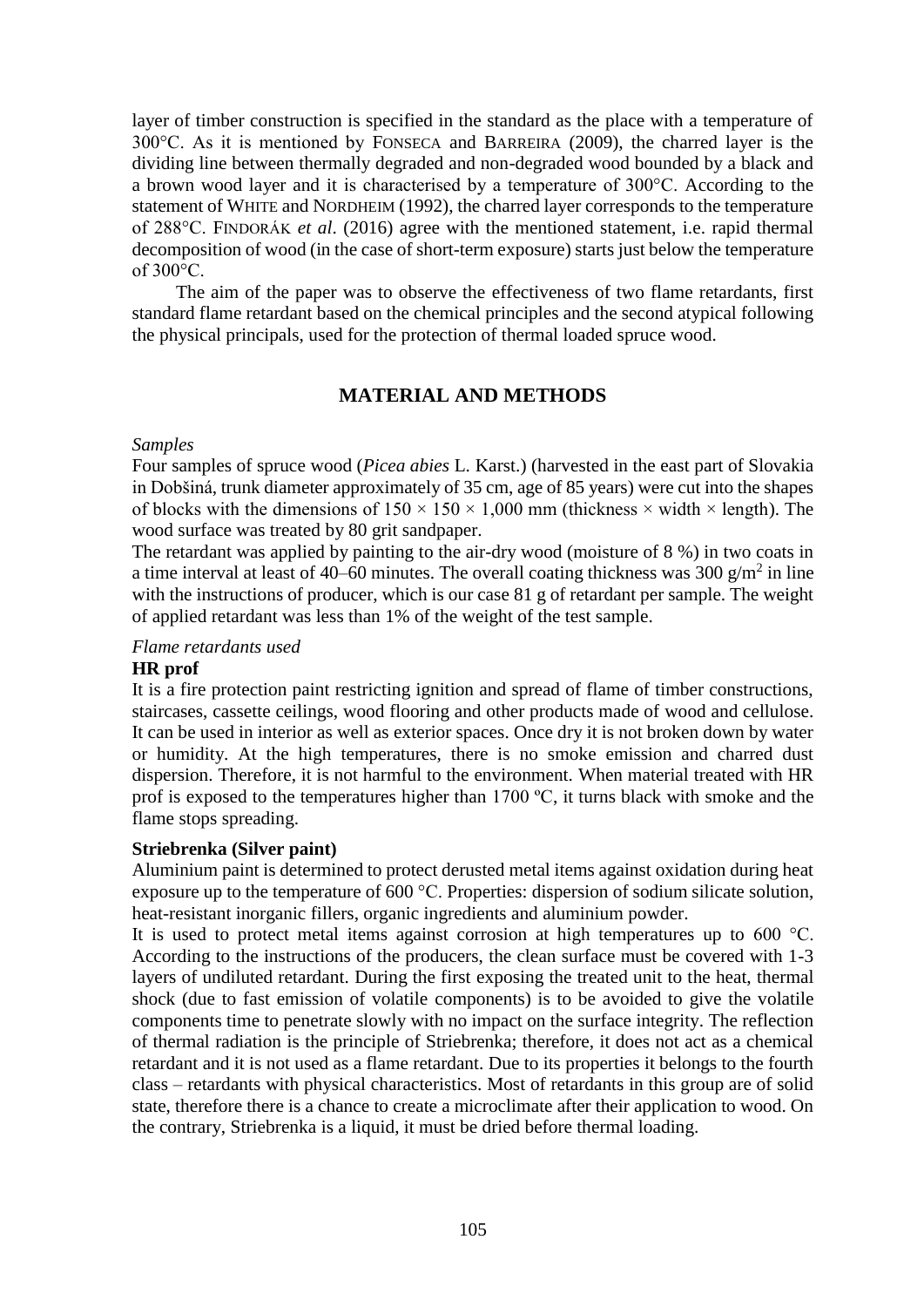#### *Radiant heating*

Three samples were thermally loaded, namely the sample treated with HR prof, with the Striebrenka retardant and control (untreated) sample of original wood.

A ceramic radiated panel used for model testing to evaluate the building elements in terms of fire protection was used as the source of radiant heating. The heat source can be characterized by the following data: the dimensions of the radiation zone  $-480 \times 280$  mm, maximum performance of the radiation zone – 50.5 kW⋅m<sup>-2</sup>, the total reached temperature of the radiation zone – 935°C. The radiating flow (30.9 kW⋅m<sup>-2</sup>) must supply the body of the radiant with propane at the constant flow of 13 l⋅hour<sup>-1</sup> in order to achieve the requested performance. The support stand was placed 30 cm from the radiation panel. The thermoselement of K type K (Ni-Cr-Ni) to measure the temperature on the surface of the block were placed there as well. Second thermos-element of K type measuring the temperature of the environment during the experiments (T = 25.0  $\pm$  0.7 °C) was located in the same room.

The first thermocouple (M0.0) was placed on the side directly exposed to the radiant heat from the radiant panel. Another five thermocouples were inserted into drilled holes (75 mm deep below the surface, i.e. in the centre of the sample) on the top side of the wooden block  $(M1.0 - M5.0)$  at a distance of 10 mm from each other. During measurement, the thermocouples on the top side of the sample were covered with mineral wool. The last thermocouple was freely placed in the testing laboratory to measure the ambient temperature. The samples were gradually placed on the stand in front of the radiation panel (at a distance of 20 cm) affected by the radiation heat for 30 minutes per each sample. The procedure was monitored and recorded by digital measurement device (Almemo 2290-8). The recorded data were evaluated.

## *Size and depth of charred area*

The thickness of the charred layer or the depth of charring is defined as the thickness of the layer of material at the surface of the timber cross-section that burned out and charred (thickness added to the original cross-section) and lost the ability to transfer stresses due to degradation of mechanical properties. The material in this layer is charred, with no strength or even fallen off.

The measurement was conducted using a laboratory measuring instrument and a digital calliper. Firstly, the length of the charred layer was measured. The charred layer must be removed to measure its depth. After removing the charred layer, the depth was measured in nine predetermined points (starting in the centre of the sample and continuing at a distance of 100 mm from the centre).

#### *Sampling for the purpose of chemical analysis*

Sawdust must be used to determine the chemical composition of wood. Two layers were removed by a circular saw. The thickness of the first layer was up to 20 mm, dark brown coloured wood (layer 1) and the thickness of the second one, light brown coloured wood, was from 20 to 40 mm (layer 2) below the charred layer.

#### *Chemical composition of wood*

Samples were disintegrated into sawdust and fractions 0.5 mm to 1.0 mm in size were used for the chemical analyses. The extractive content was determined in a Soxhlet apparatus with a mixture of ethanol and toluene (2:1) according to ASTM D1107-96 (2007). The lignin content was determined according to SLUITER *et al*. (2012), the cellulose content was determined according to the method by SEIFERT (1956) and the holocellulose content according to the method by WIESE *et al*. (1946). Hemicelluloses were calculated as a difference between the holocellulose and cellulose content. Measurements were performed on four replicates per sample. The results were presented as oven-dry wood percentages.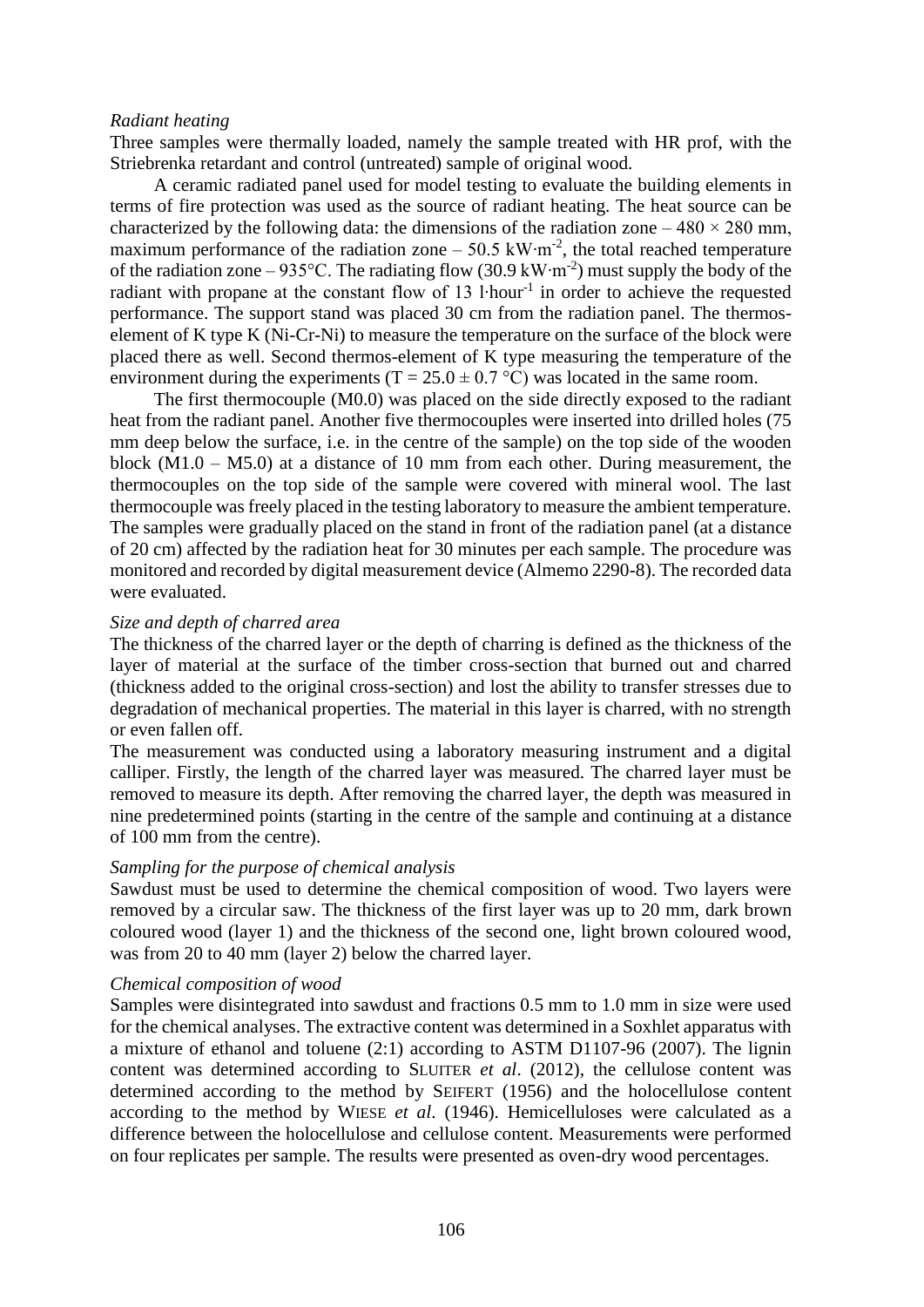# **RESULTS AND DISCUSSION**

When samples were exposed to radiant heat from the radiant panel, the changes to various extent could be monitored in each of them. In the case of the sample treated with no retardant, so-called control sample, the most significant changes occurred.

#### *Changes in a temperature when loading by radiant heat*

## **The sample with HR prof**

The changes in temperatures in individual thermocouples are presented in the graph (Fig. 1). The temperature on the thermally loaded side of the sample rose substantially and there was a gradual fall to the depth (10–50 mm). In the case of this sample, an increase in a temperature of the first two thermocouples M0.0 and M1.0 placed on wood close to the radiant panel could be seen. The final value of the temperature was 175 °C during the first 60 s. Furthermore, the temperature rose slowly to 190.6 °C (maximum). In the case of the thermocouple M1.0, rapid increase in a temperature during the measurement was observed. The temperature values measured in this place were 479 °C. There was no fluctuation in temperatures, they increased steadily after the third minute. In the case of the thermocouple M2.0, the value was lower than in the case of M1.0. The thermocouple M2.0 was placed 20 mm far from the loaded side. The temperature recorded increased very slowly to the value of 170.4 ° at the end of measurement. The temperatures recorded in the case of other thermocouples were not higher than 150  $\degree$ C during the measurement. Following the data, it can be stated that there was the biggest load of the sample with the high temperature in the depth of 10 mm from the loaded side of wood.



**Fig. 1 Changes in temperatures during the thermal loading, the sample treated with HR prof (M0.0, M1.0, M2.0, M3.0, M4.0, M5.0, M6.0 - thermocouples).**

In the case of the sample treated by retardant HR prof, on thermocouple M 1.0, the temperature of 300°C was reached in time of 990 sec which correspond to the thickness of charred layer 10 mm below the thermal loaded surface. On other thermocouples (M2.0 – M5.0) (Fig. 1), the limit temperature 300°C was not reached in time up to 1800 sec.

#### **The sample with Striebrenka**

The temperatures when the sample was thermally loaded under the same conditions are mentioned in the graph (Fig. 2). However, the development of temperatures was different.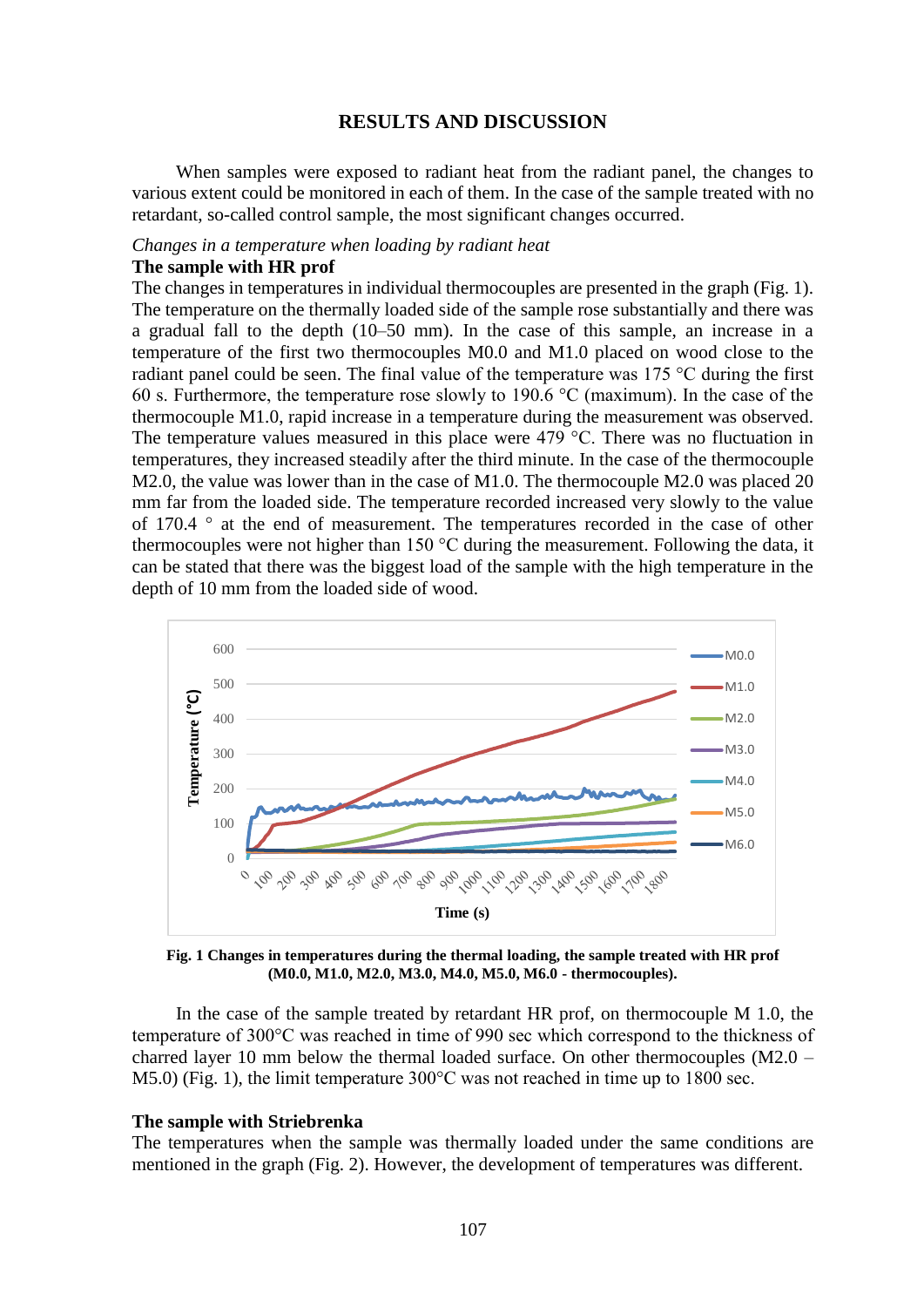

**Fig. 2 Changes in temperatures during the thermal loading, the sample treated with Striebrenka (M0.0, M1.0, M2.0, M3.0, M4.0, M5.0, M6.0 - thermocouples).**

A significant increase in the temperatures in the case of the thermocouples M0.0 and M1.0 in comparison to other thermocouples could be monitored. The temperature recorded by the thermocouple M0.0 placed on the surface of loaded side rose from the beginning of the measurement. From the beginning to the  $10<sup>th</sup>$  minute, the temperature recorded in this place was lower than 200 °C. Later, the temperature started to increase to the value of 328 °C after 28 minutes. From this point, the temperature started to fall down to the value of 238°C. There were differences in the development of temperatures recorded by the thermocouple M1.0. The temperature of the material after 5 minutes from the beginning of the thermal loading was 100 °C. Since then, the temperature increased steadily without significant differences. After 18 minutes, there was a radical change in a temperature, from 263 °C to 377 °C during 3 minutes. From this point, the temperature increased steadily for next 24 minutes when another, albeit not so radical, change occurred. The temperature value was 436 °C and continued rising until the end of the measurement, to the value of 567 °C. The temperatures recorded by the thermocouple M2.0 were significantly lower. At the end of the measurement the temperature recorded by the thermocouple was approaching the value of 200 °C. The temperatures recorded by other thermocouples were lower with growing tendency during the measurement.

In case of sample treated by Striebrenka, on thermocouple M 1.0, the temperature of 300°C was reached in time of 1 170 sec which correspond to the thickness of charred layer 10 mm below the thermal loaded surface. On other thermocouples  $(M2.0 - M5.0)$  (Fig. 2), the limit temperature 300°C was not reached in the time interval up to 1800 sec.

#### **Control sample**

The sample was used as a control sample in order to determine the impact of a retardant during the thermal loading of wood. In the case of this sample, the faster increase in temperature as well as higher temperatures comparing to treated wooden blocks occurred. The most significant change was observed in the case of the first two thermocouples M0.0 and M1.0. The temperature recorded by the thermocouple M0.0 in one minute was 100 °C. Sharp rise in temperature lasted for two minutes and the achieved temperature was 235 °C. Since then the temperature was rising steadily for 21 minutes when the sample started burning. In this point, a significant change (Fig. 3) and subsequent increase in temperature can be seen. The flames were visible for 3 minutes. At the end of flame burning, a substantial fall in values of measured temperatures was monitored. The temperature plummeted from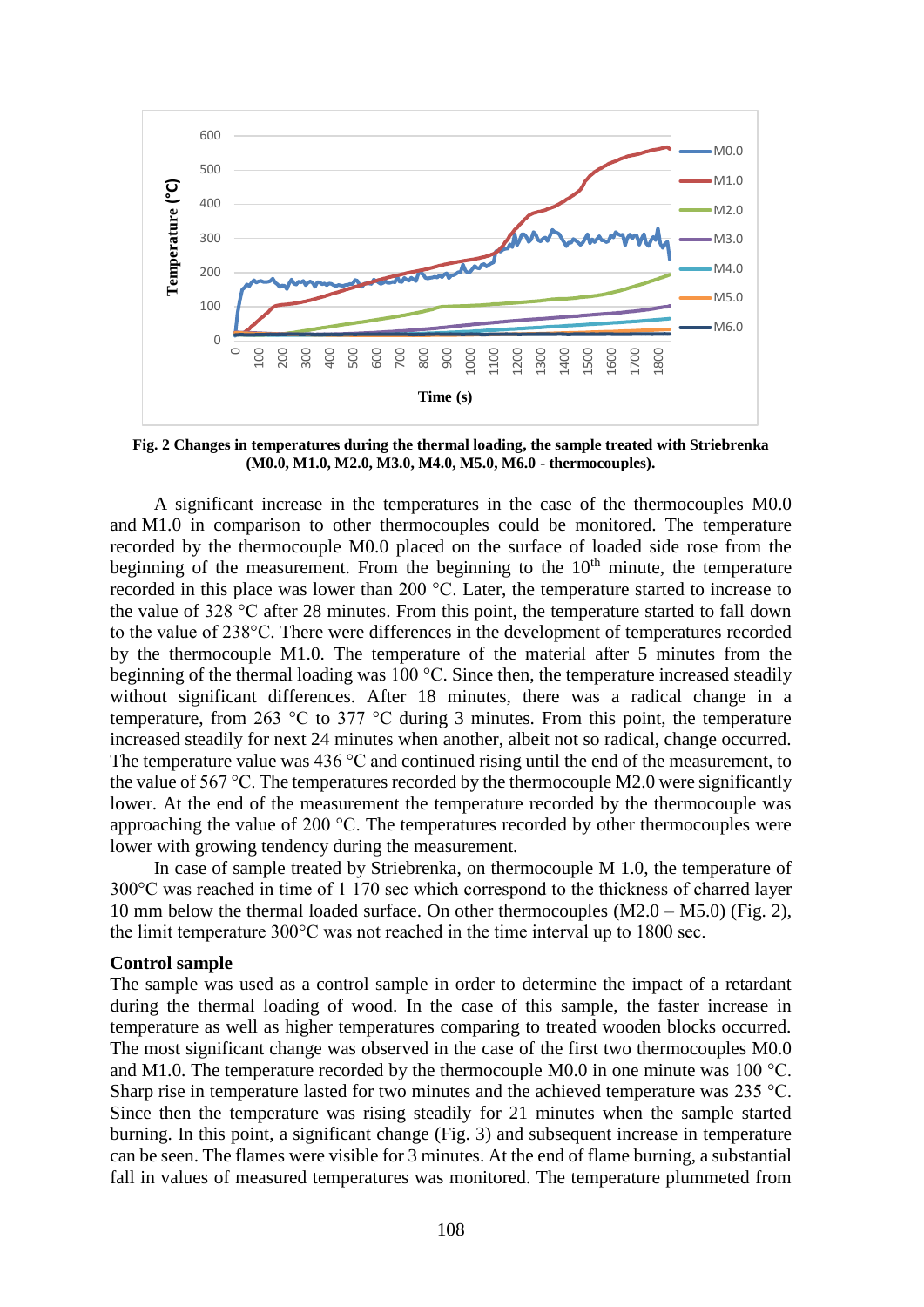the value 506 $\degree$ C to 362  $\degree$ C. The same fluctuation in temperatures was similarly recorded by the thermocouple M1.0. In the case of this thermocouple, there was a steady increase during the first 20 minutes. At this point, there is a significant change from 336  $\degree$ C to the value of 441.7  $\degree$ C, and the flames could be seen as well. In the case of this thermocouple, there was a steady rise in a temperature during the time of burning. The temperature achieved was 553.5 °C. After burning, the temperature decreased significantly to the value of 384 °C. Since then the temperature rose steadily to the value of 424°C. Furthermore, there was a falling tendency to the temperature of 351  $^{\circ}$ C (the end of measurement). In the case of other thermocouples, slower increase in the temperature was recorded.



**Fig. 3 Changes in temperatures during the thermal loading, control sample (M0.0, M1.0, M2.0, M3.0, M4.0, M5.0, M6.0 - thermocouples).**

In the case of untreated sample, on thermocouple M 1.0, the temperature of  $300^{\circ}$ C was reached in time of 860 sec which correspond to the thickness of charred layer 10 mm below the thermal loaded surface. On other thermocouples  $(M2.0 - M5.0)$  (Fig. 3), the limit temperature 300°C was not reached in time up to 1800 sec.

#### *Size and depth of charred area*

## **The sample with HR prof**

Following the nine measured data, it was found out that the average depth of charred area was 14.9 mm, up to maximum 19.4 mm and minimum 9.3 mm (Table 1). Total carbonisation of the sample occurred on the area of  $416 \times 150$  mm (in the middle of the sample). Significant change in colour of wood (black) could be to a distance of 413 mm from the centre of the sample on both sides, of the wooden block on the loaded side. During the thermal loading, a visible protective layer similar to bitumen emerged on the wood surface as a result of the effect of a retardant. This protective layer reduced the effect of radiant heating in the sample and at the same time the spread of charred area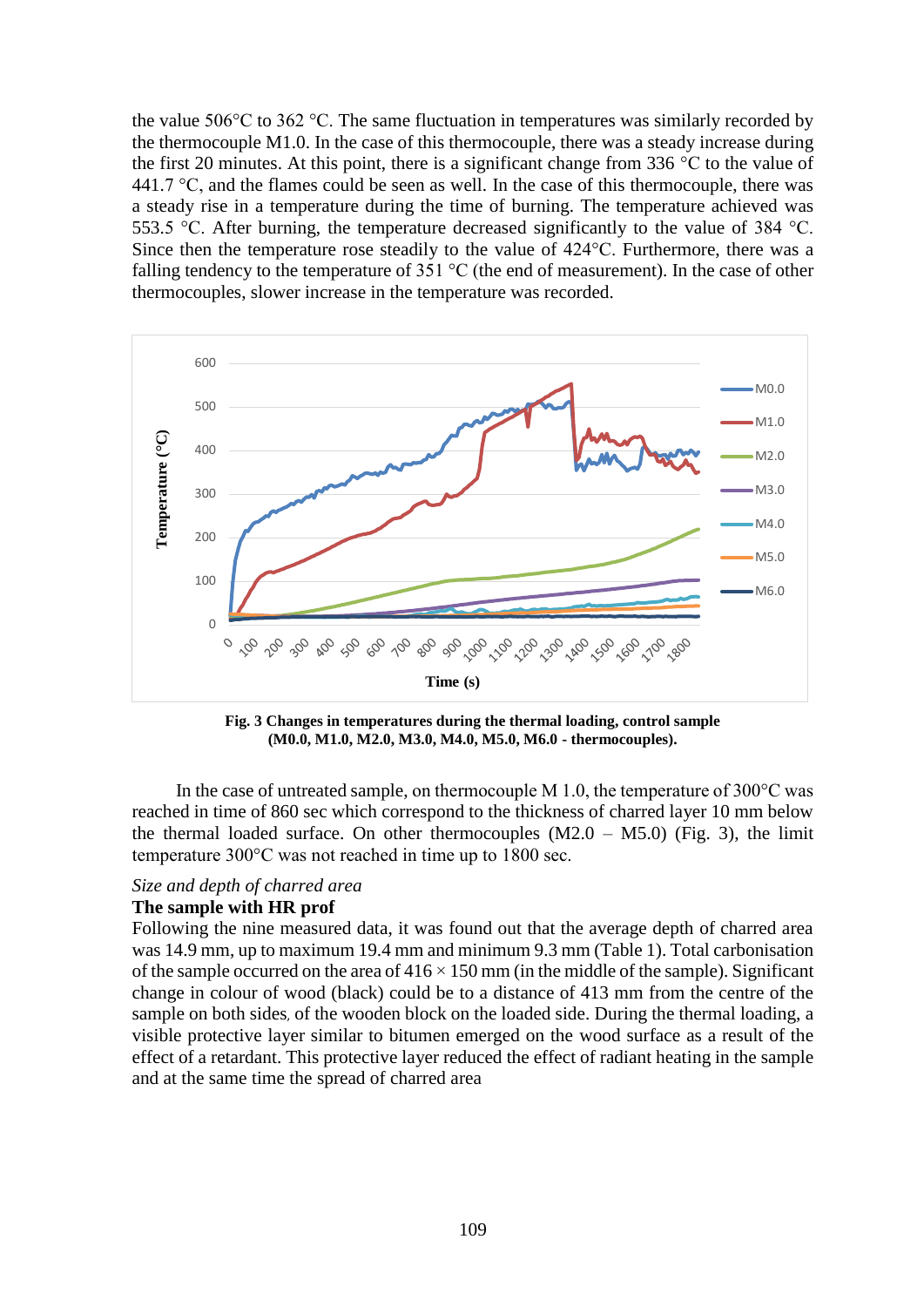

**Fig. 4 Sample treated with flame retardant HR prof after thermal loading.**

# **The sample with the retardant Striebrenka**

After painting, a light grey matt coat was formed. The average depth of the charred area was 15.18 mm, up to maximum 20.2 mm and minimum 8.2 mm that can be compared to the effect of the retardant HR prof (Table 1). Only approximate measurement of the area of charred layer was carried out because it was symmetrical with the dimensions of 458.3 mm  $\times$ 150 mm (in the middle of the sample). In the place with the most intensive loading, the protective layer of Striebrenka broke off and subsequently, wood degradation and carbonisation occurred exactly in this place. Striebrenka degradation emerged on the edges of wooden block and spread towards the centre. When Striebrenka broke off completely, burning the wood without flames occurred and the material began to smoulder.



**Fig. 5 Sample treated with Striebrenka after thermal loading.**

# **Control sample with no treatment**

The sample was treated with no retardant, thus the effect of fire and the spread of flame was natural and slowing down with nothing. The average depth of charred layer was 15.4 mm. It is more in comparison to the samples treated with a retardant, however, the differences in the nine measured points were not significant so much. Maximum depth was 17.9 mm and minimum one was 10.1 mm (Table 1). It can be stated that burning the control sample was steadier comparing to treated samples. The area of charred layer was  $569.6 \times 150$  mm (in the middle of the sample). In the case of this sample, the surface of material was getting black, therefore it can be assumed that during further heat loading this area would spread. The change in colour (black) occurred on the area with the length of 750 mm, i.e. it is less than in the case of the retardant HR prof used. Surface carbonisation started earlier than in the case of treated samples. An increase in the temperature in shorter time was seen. In the two thirds of loading time, the beginning of burning the already charred surface was observed. The flame could not be seen; it was not spread to other parts of the surface or deeper to the sample. It was only in the place exposed to heat. The flame could be seen for 204 seconds and then it went out.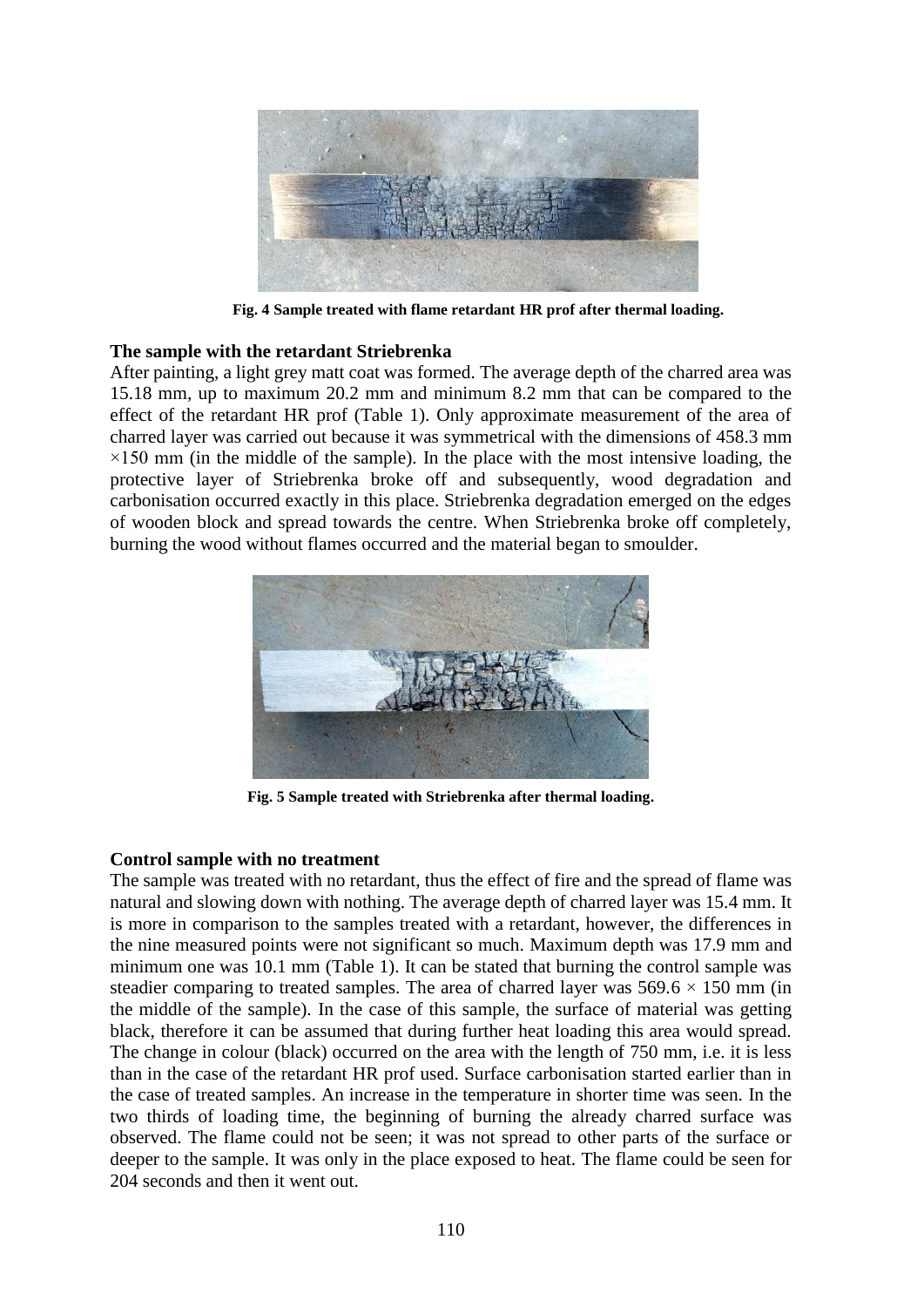

**Fig. 6 Control sample, with no treatment, after thermal loading.**

| <b>Treatment</b> |                          | Thickness of charred laver (mm) |       |                  |
|------------------|--------------------------|---------------------------------|-------|------------------|
|                  | <b>Type of treatment</b> | min                             | max   | average          |
| Control sample   | $\overline{\phantom{0}}$ | 10.10                           | 18.40 | $15.41 \pm 0.25$ |
| Treated sample   | HR prof                  | 9.30                            | 19.40 | $14.90 \pm 0.36$ |
|                  | Striebrenka              | 8.20                            | 20.20 | $15.18 \pm 0.79$ |

**Tab. 1 Thickness of the charred layer of samples loaded for 30 minutes.**

According to the findings of HADVIG (1981) and BABRAUSKAS (2005), the speed of carbonisation is the topic in the centre of attention of structural engineers who want to determine the load-bearing capacity of timber beams or columns during post-flashover. During their research on the samples of Nordic spruce, the oven was run at the temperature ranging between 920–1 070 °C. The depth of the charred layer resulting from the experiment was 7–9 mm (when the time of loading was 300 s), 20–21 mm (when the time of loading was 1200 s) and 30–32 mm (when the time of loading was 2400 s). It can be compared to the samples in our experiment.

According to DÚBRAVSKÁ *et al*. 2019, charred layer in the test samples exposed to thermal loading corresponded to the parametric fire curve. In the case of 120 thick test sample, 20 mm charred layer appeared in the  $22<sup>nd</sup>$  minute. In the case of 240 mm thick test sample,  $20 \text{ mm}$  charred layer appeared in  $29<sup>th</sup>$  minute.

According to SU *et al*. 2019, charred layer of the wood stud specimens estimated based on their experiment was 15 mm when the time of loading was 30 min. It can be compared to the samples in our experiment (on control sample average thickness of charred layer was  $15.41 \pm 0.25$  mm).

# *Chemical analysis of wood during the thermal treatment*

Chemical composition of original wood, wood treated with the retardant HR prof, Striebrenka and the control sample after thermal loading are mentioned in Table 1. The analysis of original wood was carried out due to the opportunity for comparing the changes in chemical composition before and after the thermal treatment. The values of basic chemical composition in the case of original sample show the extent of wood degradation treated and untreated with retardants and at the same time, the effect of the retardants used for the protection.

Following the table, it can be seen that in the case of the control sample there was a decrease in all wood components. In the layer 1, an increase in average number of extractives from the value 2.12 to 3.55 occurred. An increase of these components after thermal degradation of wood was mentioned by other authors as well (KUČEROVÁ *et al*. 2011, ČABALOVÁ *et al*. 2013). Their amount is higher because of degradation products of thermal decomposition of lignin and carbohydrates in wood (KUČEROVÁ *et al*. 2011). During thermal degradation of wood, degradation of thermally least stable wood components, especially hemicelluloses was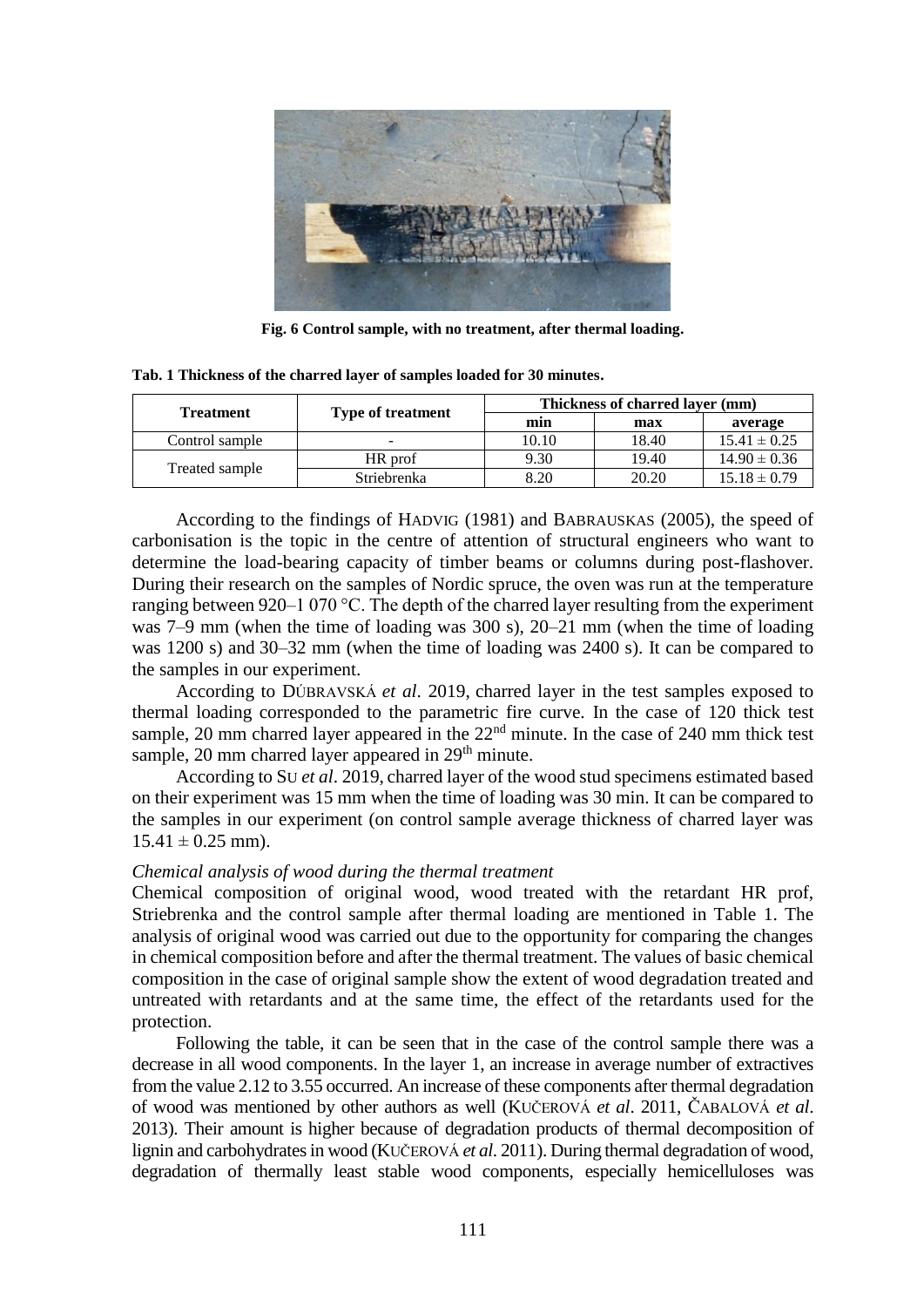monitored. It was confirmed in our experiment as well. As a result of radiant heating, these components decreased by 20.25 % (layer 1) and by 13.57 % (layer 2). A decrease in hemicelluloses after thermal degradation of spruce wood with radiant heating was mentioned in our further work (ČABALOVÁ *et al*. 2014). Together with a decrease in these wood components, there was a decrease in thermally more stable wood components, especially cellulose and lignin. The average values of cellulose decreased by 13.88 % (layer 1) and by 9.63 % (layer 2) and in the case of lignin, there was a decrease by 12.26 % (layer 1) and by 8.34 % (layer 2). At the temperatures over 250 °C, intensive decomposition of cellulose can be seen and at a temperature over 300 °C, the decomposition of lignin occurs (ČABALOVÁ *et al*. 2013). Following the graph in Fig. 3, it can be seen that in the case of material loaded, the achieved temperatures were higher than 500 °C in the thermocouples M0.0 a M1.0.

Following the chemical analysis of the sample treated with the retardant HR prof after thermal loading, it can be stated that in comparison to original wood sample there was less decrease in the main chemical components of wood than in the control sample. Especially in the case of cellulose, the mentioned decrease in both investigated layers was slight. During thermal loading, cellulose stability comparing to hemicelluloses is evident. It is in compliance with other published works (WINDEISEN, WEGENER 2009, POLETO *et al*. 2012). Due to thermal treatment, there was a decrease in average amount of saccharides (holocelullose) by 3.06 % (layer 1) and only by 2.39 % (layer 2). In the case of main wood components, the most stable component – lignin suffered from the most significant degradation. There was a decrease in lignin by 8.10 % (layer 1) and by 7.66 % (layer 2) comparing to original wood. The thermocouple M0.0, placed on the loaded side, recorded the maximum temperature of 181.9 °C and the temperature recorded by the thermocouple M1.0 was up to 479 °C. The effect of the retardant is evident as the highest temperature achieved in the case of the control sample was in the thermocouple  $M0.0 - 506.6$  °C and in the thermocouple M1.0 – 538.6°C. The degradation of sample treated with the retardant HR prof occurred to a lesser extent in comparison to the control untreated sample. Lignin degradation could be compared but the saccharide stability was evident.

| Sample and               | Layer | <b>Extractives</b> | Lignin           | Holocellulose    | <b>Cellulose</b> | <b>Hemicelluloses</b> |
|--------------------------|-------|--------------------|------------------|------------------|------------------|-----------------------|
| treatment                |       | $(\%)$             | $($ %)           | $(\%)$           | $($ %)           | $($ %)                |
| Original wood<br>sample* |       | $2.12 \pm 0.02$    | $29.12 \pm 0.27$ | $78.32 \pm 0.73$ | $41.63 \pm 0.06$ | $36.69 \pm 0.79$      |
| Control sample           |       | $3.55 \pm 0.01$    | $25.55 \pm 0.06$ | $65.11 \pm 1.50$ | $35.85 \pm 0.45$ | $29.26 \pm 1.06$      |
|                          | 2     | $3.24 \pm 0.07$    | $26.69 \pm 0.04$ | $69.33 \pm 0.02$ | $37.62 \pm 0.01$ | $31.71 \pm 0.02$      |
| HR prof                  |       | $2.04 \pm 0.02$    | $26.76 \pm 0.01$ | $75.92 \pm 0.39$ | $40.67 \pm 0.57$ | $35.25 \pm 0.96$      |
|                          | 2     | $1.88 \pm 0.05$    | $26.89 \pm 0.06$ | $76.45 \pm 1.64$ | $41.45 \pm 0.44$ | $35.00 \pm 2.08$      |
| Striebrenka              |       | $2.23 \pm 0.09$    | $28.89 \pm 0.16$ | $71.82 \pm 2.02$ | $37.21 \pm 0.10$ | $34.61 \pm 1.92$      |
|                          | 2     | $2.57 \pm 0.03$    | $29.24 \pm 0.01$ | $73.75 \pm 1.12$ | $37.78 \pm 0.92$ | $35.97 \pm 0.20$      |

**Tab. 2 Chemical analysis of untreated wood and wood after thermal degradation.**

\*original sample from the wood trunk, without any surface and heat treatment

Chemical composition of thermally loaded wood sample treated with physical retardant called Striebrenka is given in Table 1 as well. Following the results of chemical analysis, it can be seen that in comparison to original wood, the amount of lignin stayed the same, however, the degradation of saccharides (decrease of 8.5% in layer 1 and 8.9% in layer 2) comparing to the sample treated with the retardant HR prof. occurred. Nevertheless, the effect of the retardant is evident when the results were compared to the control sample.

The amount of the chemical components of wood (Extractives, Lignin and Holocellulose) ranged between 94–108% what is in compliance with the statement of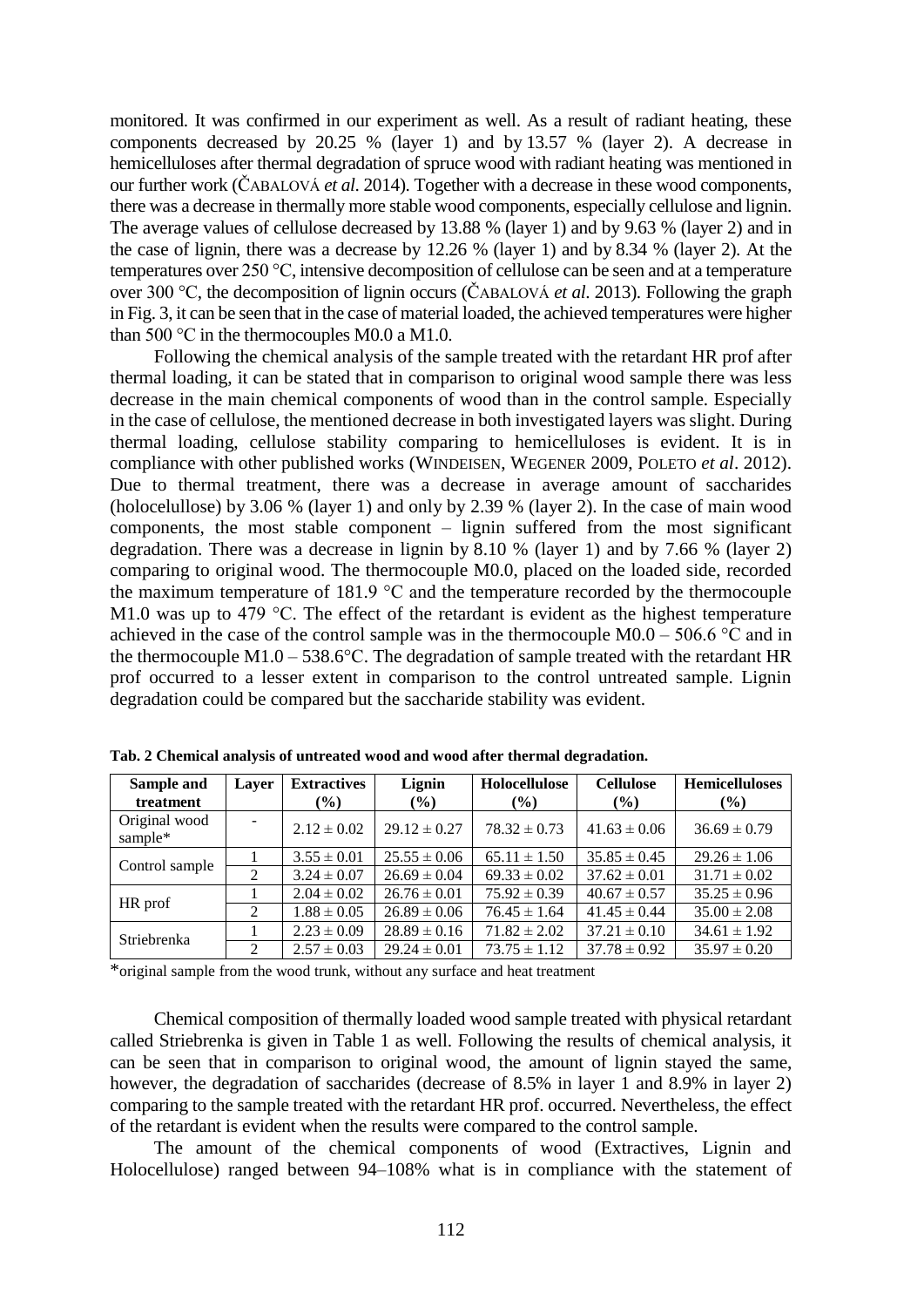FENGEL and WEGENER (2003), They mentioned that the amount of the components of the analysed wood can exceed 100%. At the same time, during thermal degradation of wood, an increase in the amount of cellulose determined by SEIFERT (1956) and lignin determined by SLUITER *et al*. (2012) as a result of condensation reactions of lignin and saccharides was observed (KAČÍK *et* al. 2006).

# **CONCLUSION**

In this study, the effect of thermal loading by radiant heat source on spruce wood samples treated with a HR prof retardant and Striebrenka was investigated. While the retardant HR prof is a common retardant based on chemical principles, the Striebrenka retardant is not used to protect wood and its nature is physical. During and after the thermal loading, the degree of its charring (extent and depth) was evaluated. It was found out that once a continuous carbon layer was formed, the degradation of the wood slowed down. This is due to the well-known fact that the carbonized layer itself acts as a flame retardant for specific time. As the temperature on the surface of the sample rose, the coating foamed and increased its volume, creating a kind of protective barrier that slowed down the degradation of the wood. The results related to the thickness of charring layer by reaching a critical temperature of 300 °C, specified also in Eurocode 5, which was determined by thermocouples placed in the cross section of the sample and further manually measured (at nine places on the sample surface) were compared. A significant deviation between those values was found. HR prof and Striebrenka has a demonstrable wood protective function due to its prohibitive capability to reach a critical temperature of 300 ° C, in the depth of 10 mm below the surface of the sample. However, when the thickness of the average charred layer is manually measured, it reached a value of 15.41 mm (control sample), 15.18 mm (Striebrenka) and 14.90 mm (HR prof).

During the thermal loading of wood, the changes in its properties and the degradation of main wood components were monitored.

Following the changes of chemical components as a result of thermal loading:

- $\bullet$  the amount of extractives in the control sample increased from the value 2.12 to 3.55 by the products resulting from the lignin and saccharide degradation;
- a decrease in lignin (from 8.34 to 12,26%), cellulose (from 9.63 to 13.88%) and hemicelluloses (from 13.57 to 20.25%) in the control sample was observed;
- a decrease in lignin (from 7.66 to 8.10%) in the case of the sample treated with HR prof occurred but the percentage of saccharides in wood stayed the same comparing to the original wood sample;
- the proportion of lignin treated with the retardant Striebrenka did not change in comparison to untreated wood;
- a decrease in the amount of cellulose (from 9.25 to 10.62%) of sample treated with Striebrenka and the control sample (in the layer 2) is similar.

HR prof retardant was more effective in terms of saccharides and the Striebrenka retardant in terms of lignin protection.

#### **REFERENCES**

ASTM D1107-96. 2007. Standard test method for ethanol-toluene solubility of wood, ASTM International, West Conshohocken, PA.

BABRAUSKAS, V. 2005. Charring rate of wood as a tool for fire investigations. In Fire Safety Journal, 40(6): 528-554. DOI: 10.1016/j.firesaf.2005.05.006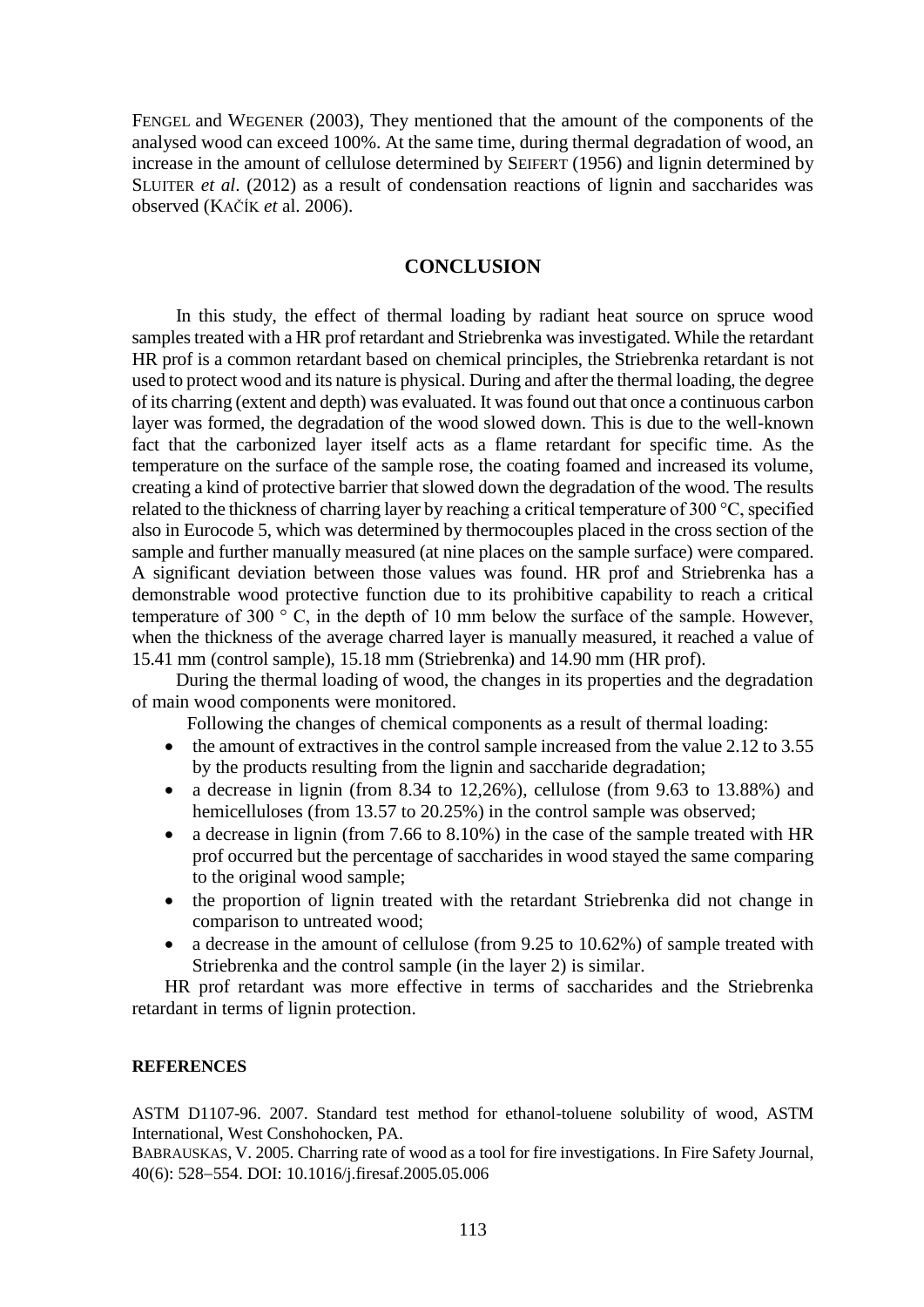BREBU, M., VASILE, C. 2010. Thermal degradation of lignin – A review. In Cellulose Chemistry and Technology,  $44(9)$ :  $353-363$ .

ČABALOVÁ I., KAČÍK, F., KAČÍKOVÁ, D., ORAVEC, M. 2014. The influence of cross-section of spruce wood specimens on saccharides changes at thermal loading (in Slovak). In Acta Facultis Xylologiae Zvolen,  $56(2)$ : 81-86.

ČABALOVÁ, I., KAČÍK, F., KAČÍKOVÁ, D., ORAVEC, M. 2013. The influence of radiant heating on chemical changes of spruce wood (in Slovak). In Acta Facultatis Xylologiae Zvolen, 55(2): 59−66. DÚBRAVSKÁ, K., ŠPILÁK, D., TEREŇOVÁ, Ľ., ŠTEFKOVÁ, J. 2019. Charring layer on a crosslaminated timber panel construction. In Acta Facultatis Xylologiae Zvolen, 61(2): 109−119, DOI: 10.17423/afx.2019.61.2.11

FENGEL, D., WEGENER, G. 2003. Wood: Chemistry, Ultrastructure, Reactions, Verlag Kessel, Remagen, Germany.

FINDORÁK, R., FRÖHLICHOVÁ, M., LEGEMZA, J., FINDORÁKOVA, L. 2016. Thermal degradation and kinetic study of sawdusts and walnut shells via thermal analysis. In Journal of Thermal Analysis and Calorimetry, 125:689–694. DOI:10.1007/s10973-016-5264-6

FONSECA, E.M.M.A., BARREIRA, L.M.S. 2009. Charring rate determination of wood pine profiles submitted to high temperatures. In Safety and Security Engineering III. Polytechnic Institute of Bragança, Portugal. WIT Transactions on the Built Environment, 108, 2009: 449–457.

GAFF, M., KAČÍK, F., GAŠPARÍK, M., TODARO, L., JONES, D., CORLETO, R., MAKOVICKÁ OSVALDOVÁ, L., ČEKOVSKÁ, H. 2019a. The effect of synthetic and natural fire-retardants on burning and chemical characteristics of thermally modified teak (*Tectona grandis* L. f.) wood. In Construction and building materials, 200: 551–558. [DOI: 10.1016/j.conbuildmat.2018.12.106](https://doi.org/10.1016/j.conbuildmat.2018.12.106)

GAFF, M., KAČÍK, F., SANDBERG, D., BABIAK, M., TURČÁNI, M., NIEMZ, P. HANZLÍK, P. 2019b. The effect of chemical changes during thermal modification of European oak and Norway spruce on elasticity properties. In Composite structures, 220: 529–538. DOI: 10.1016/j.compstruct.2019.04.034 GAŠPARÍK, M., MAKOVICKÁ OSVALDOVÁ, L., ČEKOVSKÁ, H., POTŮČEK, D. 2017. Flammability characteristics of thermally modified oak wood treated with a fire retardant, In Bioresources. 12(4): 8451-8467.

HADVIG, S. 1981. Charring of Wood in Building Fires. Lyngby : Technical University of Denmark. KAČÍK, F., LUPTÁKOVÁ, J., ŠMÍRA, P., EŠTOKOVÁ, A., KAČÍKOVÁ, D., NASSWETTROVÁ, A., BUBENÍKOVÁ, T. 2017. Thermal analysis of heat-treated silver fir wood and larval frass. In [Journal](https://link.springer.com/journal/10973)  [of Thermal Analysis and Calorimetry,](https://link.springer.com/journal/10973) 130(2): 755-762. DOI: 10.1007/s10973-017-6463-5

KAČÍK, F., KAČÍKOVÁ, D., BUBENÍKOVÁ, T. 2006. Spruce wood lignin alterations after infrared heating at different wood moistures. In Cellulose Chemistry and Technology, 40(8): 643–648.

KAČÍKOVÁ D., KAČÍK F., BUBENÍKOVÁ T., KOŠÍKOVÁ B. 2008. Influence of fire on spruce wood lignin changes. In Wood Research, 53(4): 95−103.

KAČÍKOVÁ, D., KAČÍK, F., ČABALOVÁ, I., ĎURKOVIČ, J. 2013. Effects of thermal treatment on chemical, mechanical and colour traits in Norway spruce wood. In Bioresource Technology, 144: 669674. DOI: 10.1016/j.biortech.2013.06.110

KUČEROVÁ, V., KAČÍKOVÁ, D., KAČÍK, F. 2011. Alterations of extractives and cellulose macromolecular characteristics after thermal degradation of spruce wood. In Acta Facultatis Xylologiae Zvolen,  $53(2)$ :  $77-83$ .

KUČEROVÁ, V., LAGAŇA, R., VÝBOHOVÁ, E., HÝROŠOVÁ, T. 2016. The effect of chemical changes during heat treatment on the color and mechanical properties of fir wood, In BioResources 11(4): 90799094. DOI: 10.15376/biores.11.4.9079-9094

LUPTÁKOVÁ, J., KAČÍK, F., EŠTOKOVÁ, A., KAČÍKOVÁ, D., ŠMÍRA, P., NASSWETTROVÁ, A., BUBENÍKOVÁ, T. 2018. Comparison of activation energy of thermal degradation of heat sterilised silver fir wood to larval frass regarding fire safety. In Acta Facultatis Xylologiae Zvolen, 60(1): 1929. DOI: 10.17423/afx.2018.60.1.03

NUOPONNEN, M., VUORINEN, T., JÄMSÄ, S., VIITANIEMI, P. 2003. The effect of a heat treatment on the behaviour of extractives in softwood studied by FTIR spectroscopic methods. In Wood Science and Technology,  $37:109-115$ .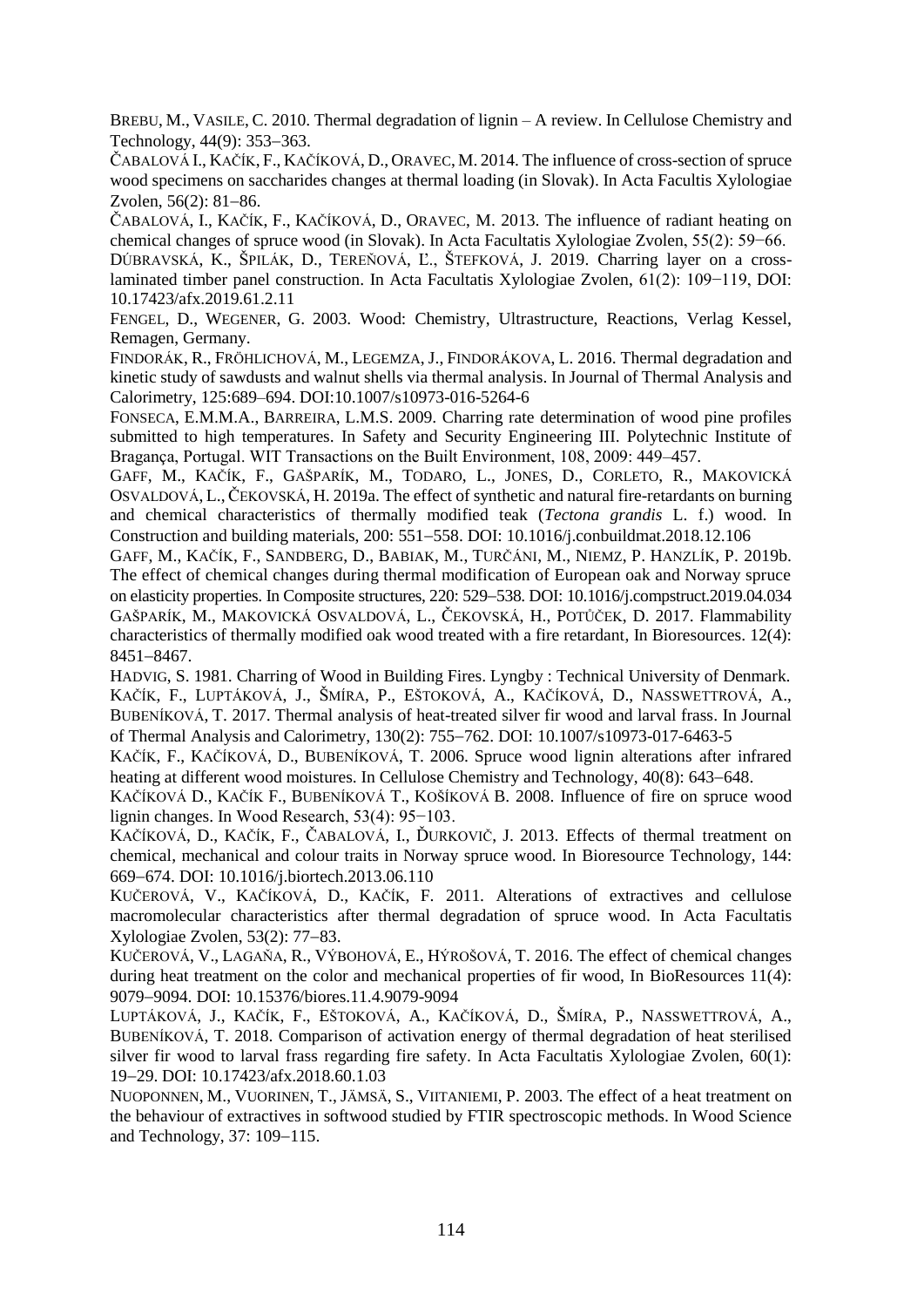NUOPPONEN, M., VUORINEN, T., JAMSÄ, S., VIITANIEMI, P. 2005. Thermal modifications in softwood studied by FT-IR and UV resonance Raman spectroscopies. In Journal of Wood Chemistry and Technology, 24: 13-26[. DOI: 10.1081/WCT-120035941](https://doi.org/10.1081/WCT-120035941).

OČKAJOVÁ, A., KUČERKA, M., KMINIAK, R., KRIŠŤÁK, Ľ., IGAZ, R., RÉH, R. 2020. Occupational Exposure To Dust Produced When Milling Thermally Modified Wood. In International Journal of Environmental Research and Public Health, 17: 1478. DOI: 10.3390/ijerph17051478

POLETTO, M., ZATTERA, A. J., SANTANA, R.M.C. 2012. Thermal decomposition of wood: Kinetics and degradation mechanisms. In Bioresource Technology,  $126: 7-12$ . DOI: 10.1016/j.biortech.2012.08.133

RANTUCH, P., KAČÍKOVÁ, D., MARTINKA, J., BALOG, K. 2015. The influence of heat flux density on the thermal decomposition of OSB (in Slovak). In Acta Facultatis Xylologiae Zvolen, 57(2): 125−134. DOI: 10.17423/afx.2015.57.2.13 125.

SEIFERT, V.K. 1956. Űber ein neues Verfahren zur Schnellbestimmung der Rein-Cellulose (About a new method for rapid determination of pure cellulose). In Das Papier  $10(13/14)$ : 301–306.

SLUITER, A., HAMES, B., RUIZ, R., SCARLATA, C., SLUITER, J., TEMPLETON, D., CROCKER, D. 2012. Determination of Structural Carbohydrates and Lignin in Biomass (NREL/TP-510-42618). In National Renewable Energy Laboratory, Golden, CO.

STN EN 1995-1-2 (Eurokód 5). 2004. Navrhovanie drevených konštrukcií (všeobecné pravidlá a navrhovanie konštrukcií na účinky požiaru).

SU, H. C., TUNG, S. F., TZENG, C. T., LAI, C. M. 2019. Variation in the charring depth of wood studs inside wood-frame walls with time in a fire. In Wood Research*,* 64(3): 449-460.

WHITE, R.H., NORDHEIM, E.V. 1992. Charring rate of wood for ASTM E 119 exposure. In Fire Technology, 28: 5–30.

WINDEISEN, E., WEGENER, G. 2009. Chemical characterization and comparison of thermally treated beech and ash wood. In Material Science Forum, 599: 143–158. DOI: 10.4028/www.scientific.net/MSF.599.143

WISE, L.E., MURPHY, M., D'ADDIECO, A.A. 1946. Chlorite holocellulose, its fractionation and bearing on summative wood analysis and on studies on the hemicelluloses. In Paper Trade Journal,  $122(2): 35 - 44.$ 

ZAIKOV, G.E., LOMAKIN, S.M. 2002. Ecological issue of polymer flame retardancy. In Journal of Applied Polymer Science, 86: 2449–2462. DOI: 10.1002/app.10946.|

ZELENÁ SPRÁVA 2019. Available on: https://www.mpsr.sk/zelena-sprava-2019/123---14927/

#### **ACKNOWLEDGEMENT**

This work was supported by the Slovak Scientific Grand Agency (Contract No. VEGA 1/0397/20 (50%) and No. VEGA 1/0387/18 (20%) and the Slovak Research and Development Agency under the contract No. APVV-16-0326 (30%).

### **ADDRESSES OF AUTHORS**

Doc. Ing. Iveta Čabalová, PhD. Ing. Michal Bélik Technical University in Zvolen Department of Chemistry and Chemical Technologies T. G. Masaryka 24 960 01 Zvolen Slovakia cabalova@tuzvo.sk xbelik@is.tuzvo.sk